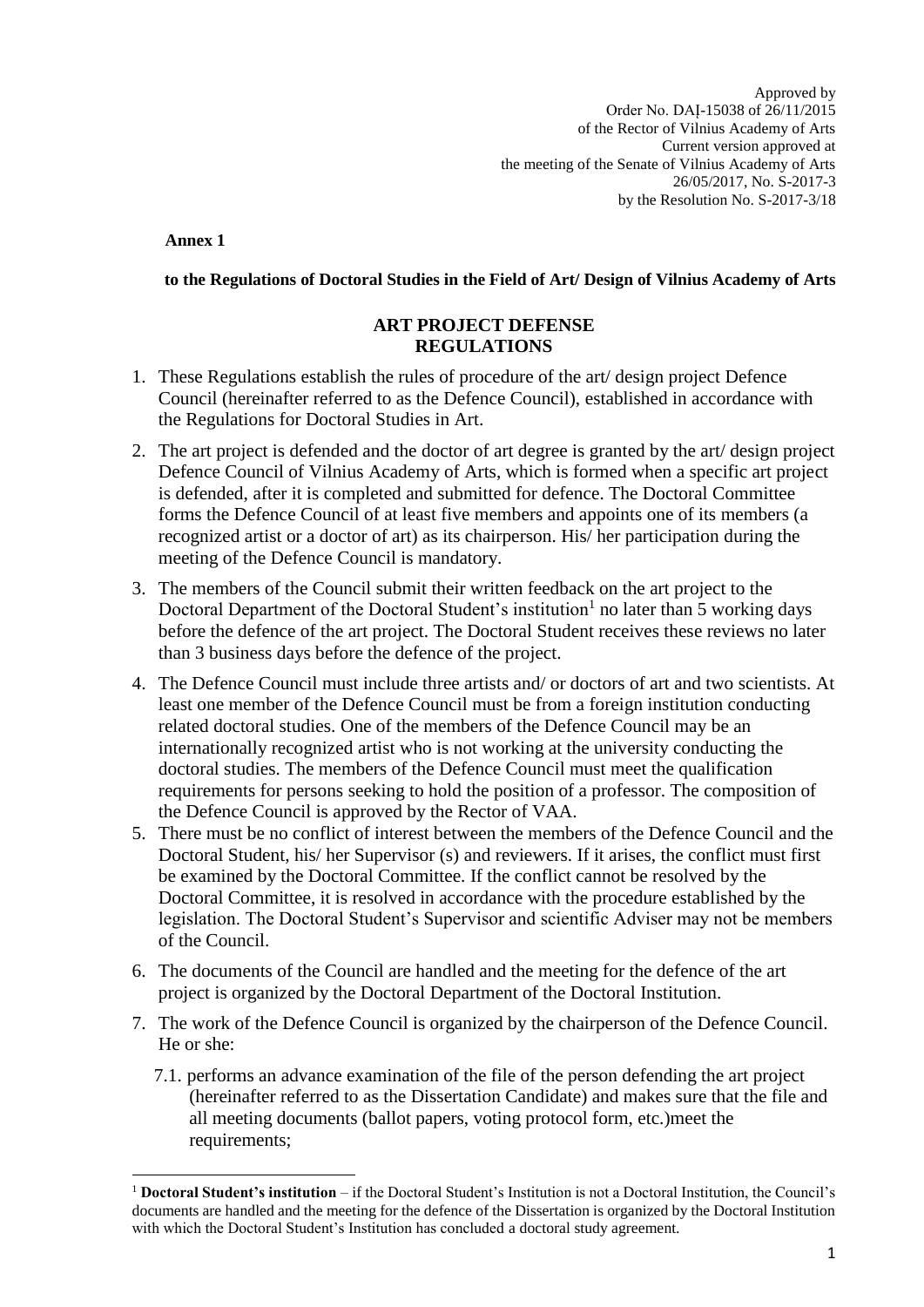- 7.2. examines the received feedback, which must be submitted during the meeting of the Board of Defence or instructs a member of the Board of Defence to do so;
- 7.3. makes sure that proper preparations are made for the meeting (means for audio recording of the meeting, presentation of visual material and, if required, translation during the meeting);
- 7.4. chairs the meeting of the Defence Council;
- 7.5. signs the documents of the meeting of the Defence Council.
	- 8. Each member of the Defence Council performs an advance examination of the art project submitted for defence and assesses whether it is an original creative work and artistic research summarizing the research carried out by the Doctoral Student, examining the problem of the field of art, and whether its content meets the other requirements for a doctoral art project;
	- 9. The meeting is held in Lithuanian. In cases where another language is used at the meeting, it must be translated into Lithuanian. If the art project is defended at a non-Lithuanian institution, the meeting is held in the foreign language acceptable to the Defence Council.
	- 10. The meeting is considered legitimate if at least 4 members of the Defence Council are present.
	- 11. The meeting of the Council is public. The Doctoral Department announces the date and place of the public meeting no later than 30 calendar days before the defence of the art project. In exceptional cases, art projects that may contain information constituting a state, professional or commercial secret, may be defended in a closed meeting. In such cases, the chairperson and the members of the Defence Council are informed in advance that the meeting will be closed; they sign a declaration of confidentiality.
	- 12. An audio or video recording of the meeting of the Defence Council is made.
	- 13. The course of the meeting is as follows:
		- 13.1. the Chairperson of the Defence Council, after checking that at least 4 members of the Defence Council are present at the meeting and the non-participating members have submitted their written feedback on the art project, informs the participants of the meeting about the quorum and presents the file of the Doctoral Student;
		- 13.2. the Doctoral Student presents the art project: demonstrates the integrity of the creative and research work, shows the professional skills matching the degree of a doctor of art in the field of arts, the individuality of the artistic position and then new approach and knowledge in the field of research. The time allowed for the Doctoral student's presentation is 20 minutes. After the presentation, he/ she answers the questions of the members of the Defence Council.
		- 13.3. the Supervisor, the Research Supervisor and the Advisers of the Doctoral Student are provided with a speaking opportunity;
		- 13.4. the chairperson of the Board announces the start of a discussion.
		- 13.5. The chairperson or the member of the Defence Council appointed by him/ her publicly reads the feedback on the art project received from the non-participating members of the Defence Council and other comments; presents the remarks and conclusions formulated in the feedback, and the Doctoral Student replies to the comments received;
		- 13.6. all members of the Defence Council are provided with a speaking opportunity; they provide the Doctoral Student with their comments, raise questions for discussion. The Doctoral Student answers the comments and questions.